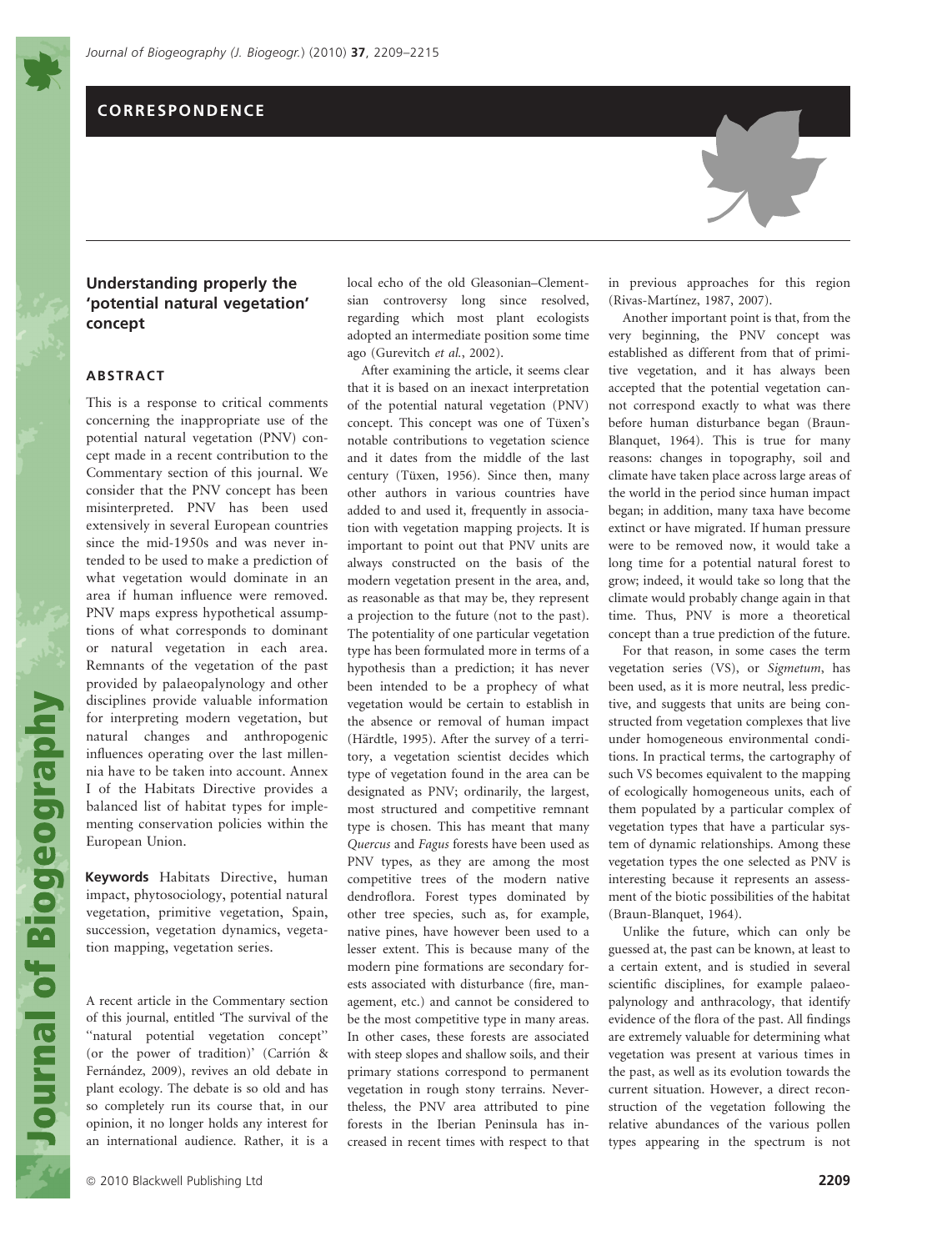possible, as each plant species produces different amounts of pollen, which in turn spreads very different distances. It also has to be taken into account that some pollen types can originate from trees that were quite distant from the surveyed site; that is, there is no linear equivalence between pollen abundance and the abundance of mother plants (Rodrigues Tarroso, 2007). Thus, the pollen spectrum of each site has to be interpreted carefully, and the reconstruction of the surrounding vegetation is approximate. Even so, vegetation scientists tend to read findings published from this field of research with interest, as they help in the interpretation of present vegetation. Extant reality must, however, be used to construct PNV units – the past is essential for interpreting the present but should not condition the formulation and definition of modern vegetation units.

The map included in the paper by Carrión & Fernández (2009) shows differences between the data from the past and the situation today in several sites, but the remnants of the past cannot be interpreted as representatives of a modern or future PNV, as conditions have changed considerably during the last millennia. It is also generally accepted by the scientific community that anthropogenic influence has been the dominant shaping factor of the vegetation of modern vegetal landscapes in terms of plant taxa and vegetation distribution and abundance (Loidi, 2007). These human-induced transformations occurred while the vegetation was probably still reacting to previous climatic changes: we must assume that there is a lag between environmental changes and the adaptation of the vegetation to new conditions, particularly among long-living trees and their forests. In many areas, however, it is probable that human influence has catalyzed some changes in vegetation distribution. In fact, predictive distribution models of forest tree species based on current climate (Benito et al., 2006, 2007) do not differ from PNV patterns as markedly as the Carrión & Fernández map seems to imply, and the same is true of remote sensing mapping derived from the normalized difference vegetation index (NDVI) (Lobo et al., 1997), although in both cases discrepancies may be detected in some territories.

Phytosociologists in Spain have recently made notable contributions to the inventories of habitat types, particularly after the implementation of the Habitats Directive of the European Union in this country, and feel proud of having been instrumental in this task, which consisted mostly in the realization of a 1:50,000 vegetation map of the entire country (Loidi, 1999). This inventory, rigorously drawn up, substantially increased the knowledge of the distribution of all vegetation types across the territory, with strong implications for conservation and land planning in favour of the biodiversity and functioning of terrestrial ecosystems in order to ensure their sustainability and services (Rivas-Martínez et al., 2003). It is hardly reasonable to accuse this Directive of a bias against conifer forests or in favour of certain PNV types, when its Annex I includes all natural and semi-natural Mediterranean pine forests (except recent plantations) among the habitat types of European conservation interest, as well as a vast number of semi-natural habitats related to different disturbance regimes, and contains a substantial proportion of the Mediterranean endemic flora, while some beech, oak and birch forests have been excluded.

Potential natural vegetation or VS cartography, widely used in Europe (Härdtle, 1995; Bohn et al., 2000), represents a valuable tool for land management as it provides a reference for ecological restoration in terrestrial ecosystems (Moravec, 1998). It does not produce a map of recommendations exclusively oriented to favouring or restoring the PNV vegetation types because decisions are made by local managers and interests vary according to area. If natural forests are desired, targets for the most appropriate ones are provided, whereas if other seral vegetation types are to be maintained in complex systems, some guidance for management should also be given. Such a map is useful for conservationists and for ecological land management and planning; however, it does not represent a hard and fast rule of what must be done in each place.

The PNV is a scientific concept that requires a detailed knowledge of the flora, the vegetation and the mesological conditions of the territory, of course within the European geobotanical tradition. It has nothing to do with authority.

IAVIER LOIDI<sup>1\*</sup>, MARCELINO DEL ARCO<sup>2</sup>, PEDRO LUIS PÉREZ DE PAZ<sup>2</sup>, ALFREDO ASENSI<sup>3</sup>, BLANCA DÍEZ GARRETAS<sup>3</sup>, MANUEL COSTA<sup>4</sup>, Tomás Díaz González<sup>5</sup>, Federico Fernández-González<sup>6</sup>, Jesús Izco<sup>7</sup>, Ángel Penas<sup>8</sup>, Salvador RIVAS-MARTÍNEZ<sup>9</sup> AND DANIEL  $SÁNCHEZ-MATA<sup>10</sup>$ 

<sup>1</sup>Department of Plant Biology and Ecology, University of the Basque Country, Ap. 644, 48080 Bilbao, Spain,

<sup>2</sup>Department of Plant Biology, Faculty of Pharmacy, University of La Laguna, Campus de Anchieta, 38071 La Laguna, Spain, <sup>3</sup>Department of Plant Biology, Faculty of Sciences, Campus de Teatinos, University of Málaga, 29071 Malaga, Spain, 4 Botanical Garden of the University of Valencia, Carrer Quart, 80, 46008 Valencia, Spain, 5 Department of Organism and Systems Biology, University of Oviedo, Catedrático Rodrigo Uría s/n, 33071 Oviedo, Spain, 6 Department of Environmental Sciences, Faculty of Environmental Sciences, University of Castilla-La Mancha, 45071 Toledo, Spain, 7 Department of Botany, Faculty of Pharmacy, University of Santiago de Compostela, 15782 Santiago de Compostela, Spain, 8 Department of Biodiversity and Environmental Management, Faculty of Biological and Environmental Sciences, University of León, 24071 Leon, Spain, <sup>9</sup>Phytosociological Research Center CIF, José María Usandizaga, 46, 28409 Los Negrales, Madrid, Spain, 10Department of Plant Biology II, Faculty of Pharmacy, Complutense University, 28040 Madrid, Spain \*E-mail: javier.loidi@ehu.es

#### REFERENCES

- Benito, M., Blazek, R., Neteler, M., Sánchez, R., Sáiz, H. & Furanello, C. (2006) Predicting habitat suitability with machine learning models: the potential area of Pinus sylvestris L. in the Iberian Peninsula. Ecological Modelling, 197, 383– 393.
- Benito, M., Sánchez, R. & Sáiz, H. (2007) Predictive modelling of tree species distribution in the Iberian Peninsula during the Last Glacial Maximum and Mid-Holocene. Ecography, 30, 120–134.
- Bohn, U., Gollub, G. & Hettwer, C. (2000) Map of the natural vegetation of Europe. Scale 1:2500000. Bumdesamt für Naturschutz, Bonn-Bad Godesberg.
- Braun-Blanquet, J. (1964) Pflanzensoziologie. Grundzüge der Vegetationskunde. Springer Verlag, Vienna.
- Carrión, J.S. & Fernández, S. (2009) The survival of the 'natural potential vegetation' concept (or the power of tradition). Journal of Biogeography, 36, 2202– 2203.
- Gurevitch, J., Scheiner, S.M. & Fox, G.A. (2002) The ecology of plants. Sinauer Associates, Sunderland, MA.